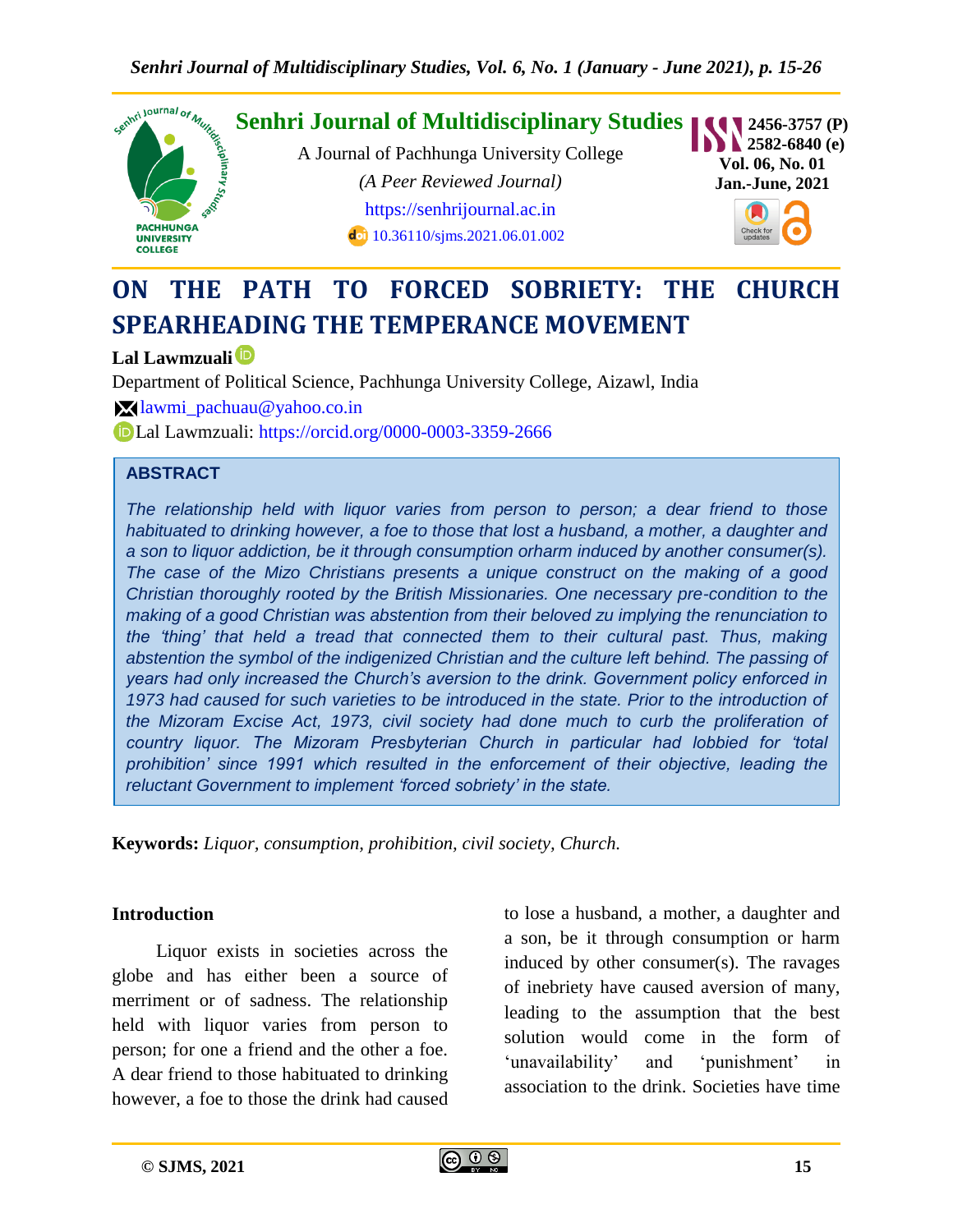and again resorted to enforcing such solutions and have time and again failed. Attitude towards the drink vary from society to societies as well as the system of controls. To some cultures, drunkenness is not strongly condemned, the drunkard is simply prevented from harming himself and others. While some may exhibit high level of tolerance towards, others the opposite thereby leading to the enforcement of national prohibition in most Muslim countries. The control system may focus to some on the seller while others on the drinker (Britannica, 2014).

The case of the Mizo Christians presents a situation where the construct on the making of a good Christian had been thoroughly rooted by the British Missionaries. One such necessary precondition required to the making of a good Christian was the abstention from their beloved "*zu'*, the liquorish rice beer brewed by each household; implying the renunciation to the "thing" that held a thread that connected them to their cultural past. Thus, making abstention the symbol of the indigenized Christian and the culture left behind. The passing of years had only increased the Church"s aversion to the drink which had come to acquire different labels and contents. Government policy enforced in 1973 had caused for such varieties to be introduced in the state. Prior to the introduction of the Mizoram Excise Act, 1973, civil society had done much to curb the proliferation of country liquor. The Mizoram Presbyterian Church in particular had lobbied for 'total prohibition' since 1991 which finally resulted in the enforcement of their objective of letting the

reluctant Government to implement "forced sobriety' in the state through the Mizoram Liquor Total Prohibition Act, 1995. The case of liquor proves a conflicting subject to legislate; it attempts to somehow legislate over the morality of the behavior of man which is believed to be fundamentally conflicting and different from one individual to the other. Cigarettes and 'sin taxes' (Kimberly, 2021) are laws that impose tax on the behavior to both discourage and discredit it (Blitz & Nadler, 2014). This paper seeks to understand how the Church viz., the Mizoram Presbyterian Church (MPC) brought about legislation on the total prohibition of liquor law in Mizoram, 1995 and bring light to the perception of the Church on the issue as it mobilizes social organizations for the fulfillment of its interest.

# **The Church: An Establishment**

Churches became central to the functioning of the society in the pre-political set up of the Mizo society with the gradual dissolution of the *Zawlbuk*<sup>1</sup> . It filled the vacuum as it became the centre of knowledge and action until the establishment of the Young Mizo Association (YMA), an organization that formally took up the role of mobilizing the community in preserving its 'Mizo-ness'<sup>2</sup>. Despite the existence of various denominational Churches in the state, reference to the Church in this paper is made to the Mizoram Presbyterian Church (MPC) as they have vehemently taken the pain to object and lobby against the free flow of liquor at the policy level. The largest denomination in Mizoram is the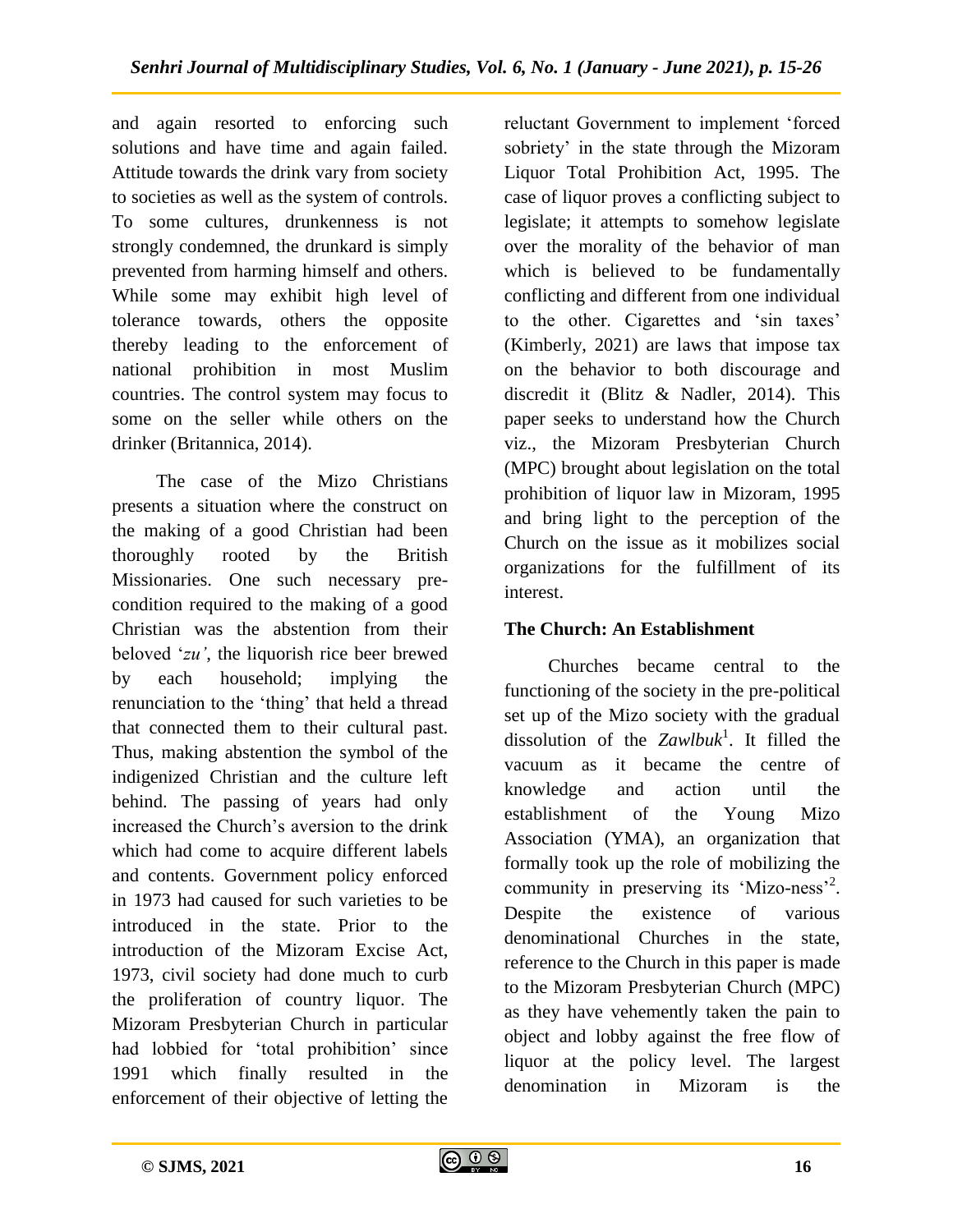Presbyterian Church (Synod Bu Vawi 95-na, 2019) (6,04,514 members, 2017-2018 Statistics Report) which consist of nearly half the population of Mizoram.

The Presbyterian Church has 51 presbyteries, 304 pastorates, 1113 churches, 102 branch churches. The administrative set up of the Presbyterian Church known as the Mizoram Synod is via the local church, Pastorate and Presbyteries, each having their local authority, however, the Synod being the apex authority. The financial operation, the personnel matters, the administration, management and the execution of works of the Church are all directly or indirectly supervised and controlled by the Synod. Mizoram Synod has 18 Boards/Committees/ Departments to handle and manage different works of the Synod. Among them, the Synod Executive Committee (SEC) is the highest decision making body under the Synod and there are 15 Sub-Committees under SEC. The SEC exercises the functions of the Synod in respect of routine matters and to dispose of matters which cannot be postponed until the next regular meeting of the Synod. Financially, the Mizoram Synod is self-supporting without any foreign funds. Its annual income is around 243 crores and the main source being the tithe from its members (Mizoram Synod, 2019)

Social organizations in Mizoram are community based and memberships to these organizations represents a sense of belonging. These social organizations find their genesis to the Church, like the Young Mizo Association (YMA) that was established on the  $15<sup>th</sup>$  June, 1935 (Ralte, 2017) found its genesis from the Church,

established in the likeness of the Young Men"s Christian Association (YMCA) by missionaries like Rev. David Edwards back then in 1935. Since then, other organizations like the women wing, the Mizo Hmeichhe Insuihkhawm Pawl (MHIP), the old age association like the Mizo Upa Pawl (MUP) etc. came to be established later on to fulfil specific interests. They all operate aligned to the wishes of the Church particularly on the issue of liquor. The Church's demand for prohibition is supported by these community based organization thus, making them a force to be reckoned with.

## **Temperance: An enforcement**

The issue of zu has been a topic of debate in the Christian dominated state of Mizoram. The British missionaries had taught the newly converts the implication of being a good Christian required (among other things) abstinence from making and consuming their liquorish rice beer. The earliest known prohibition of liquor consumption in Mizoram was its introduction in December 1897 at Mission Veng, Aizawl by DE Jones (Zosaphluia). It forbade the Mizo Christians to drink zu and those who defy the dry law were to be expelled from the village (Lalrinmawia, 2002). The Church did not allow habitual drinkers to take part in its affairs. Drunkards were excommunicated and expelled from the village for a certain period of time. In spite of this, many Mizos continued to drink and addiction to it has been identified as the cause of various evil in the society. Consequently, liquor had come to acquire a negative connotation to the early Christian converts. Its consumption was considered a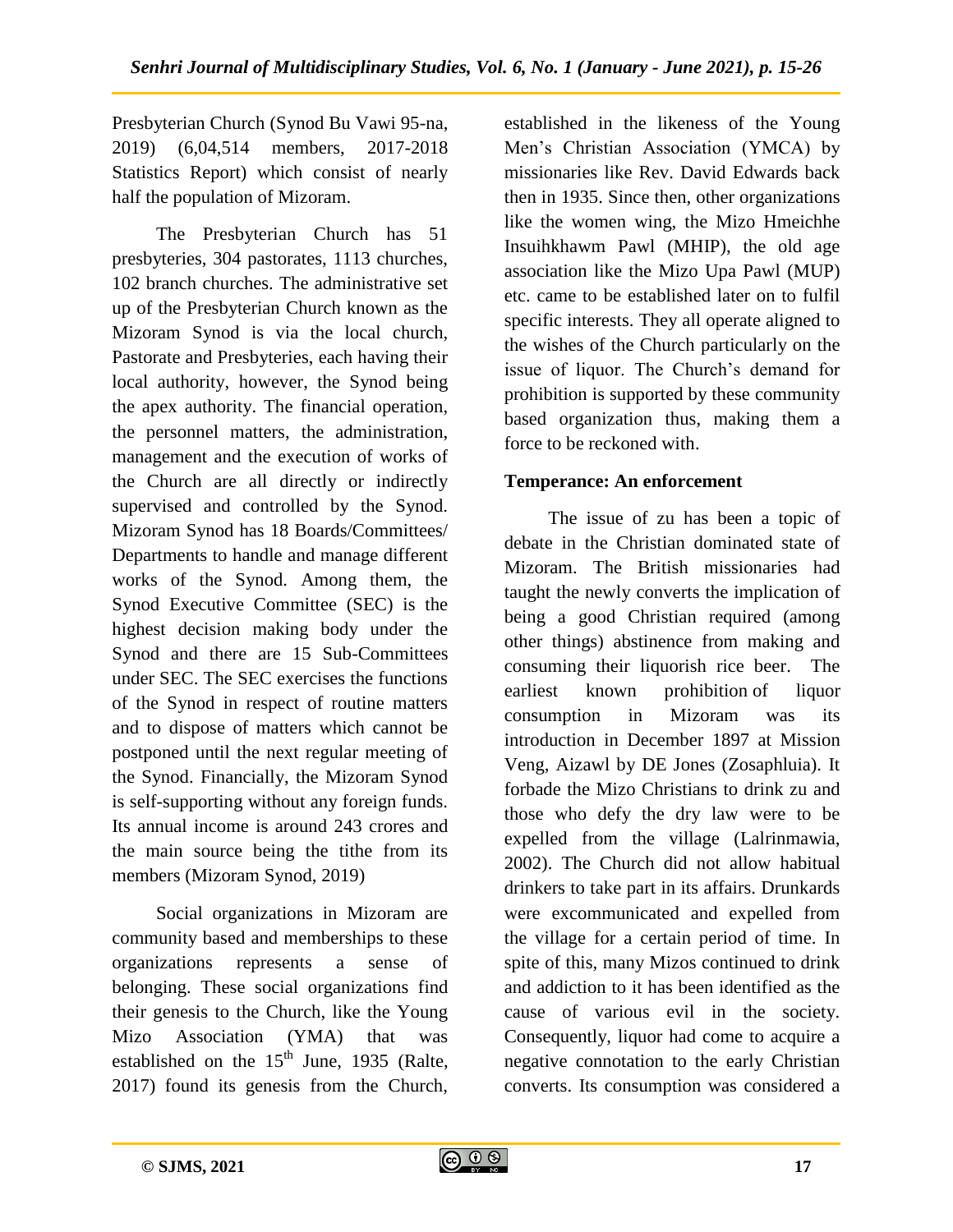sin synonymous to reverting back to one's tribal tradition, the undoing of one"s conversion and symbolism of reversion to one"s old tradition. This perception where liquor had come to symbolize a 'sin' continues to be held by the majority in the contemporary Mizo society.

The first General Assembly (where agenda for the assembly are submitted from various Presbytery<sup>3</sup> of the Presbyterian Church held on April 1910, decision of agenda No. 7 reaffirmed "Do not drink liquor, let us teach others not to drink as well, to abstain from the drink as it was so done before (Synod Social Front, 1995)" prohibited church members from brewing, selling and consuming liquor. Strict actions against those in the habit of brewing, consuming and selling liquor may be taken by the areas Church Committee. Their decision can even extend to expulsion from the area (Synod Social Front, 1995). Commenting to this, F. Lalsangliana presented a different perspective that "*It is often believed that the missionaries were the ones who prohibited the consumption of liquor but the reality was that the Mizo people firmly believed such an act of consuming liquor was against the Christian principle and it was this belief which ultimately led the Church leaders to firmly advocate for prohibition* (F. Lalsangliana, personal communication,  $6<sup>th</sup>$  February 2021)". So, he presents a different narrative where the Mizo Christians were the ones who initiated prohibition and not the British missionaries. However, it can be seen that the missionaries were the ones who taught the sinful implication of liquor as the drink was so heavily intertwined with the past

culture, preached for abstinence and even expelled members from the Church and community. This consequently rubbed heavily on the psyche of the indigenized Mizo Christians and when the missionaries left the hills, their belief and work was carried on by the Church they helped establish. With modernization setting in and a more liberal approach to certain values being adopted by the younger generation, the old belief was held onto more dearly that it resulted to a more polarized view on the issue. However, those who stand on the opposite side continue to be the minority.

XV. 12.10-1912: Invinni I alma (klassio) Zu a ruia; Bobu<br>3 ohon Roy leh Kison Rogin; a thu du zawtfiada " Thea ha putant le rengani " al  $\alpha$ theory rawk let this pha awh chan at dan avangée à chhuak aum Kristian la aussi ten an-Frederik and an an even<br>3 anni leh Lalbanga wu the afa rawh ohe

- **Figure 1:** *Aijal Kohhran Thu Remna* or *The Ruling of Aijal Church,* January 10, 1910-December 1916.
- *Source*: Book No. 1, *Aijal Kohhran Thu Remna* or *The Ruling of Aijal Church*.

The ruling of any issue by the Church was to be effective for one year. The content of the first section of the picture as shown in **Figure 1** is as explained: On the 12/10/1912, the Aijal Church decided to ex-communicate and expel Ima (khassia) on the ground that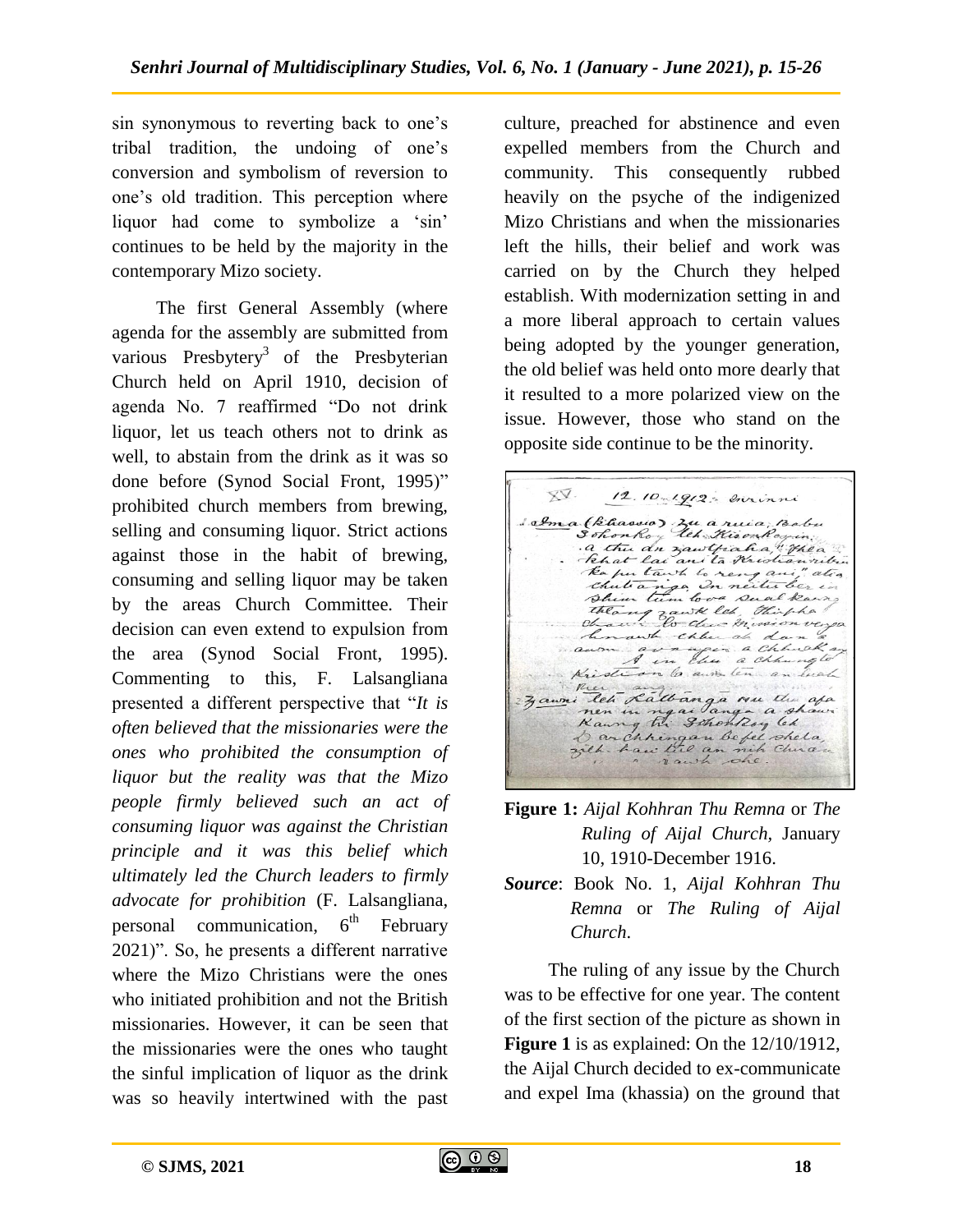he had been drunk, on closer inspection of his case by Soho Roy and Kison Roy, the Ima had confessed that his sojourn with the drink "*has been almost a month and I no longer have the Christian mind set*'. Since the owner of the house had decided to side with *sual* or evil without signs of repentance, as according to the expulsion law that existed, he was to be expelled from Mission Veng. His house will continue to be inhabited by his Christian family members.

The Church acting as a vanguard of the morality of the people had found consensus with the Civil Society organizations to do all it can to stop the flow of liquor. The Church stands firmly against the free flow of liquor and continue to do so. Rev. Rokhuma, the then Moderator of the Mizoram Synod had commented "*the Church was of the opinion that sale of liquor promoted drinking and addiction and as such is the most destructive force in Mizoram*" (The Assam Tribune, 1988) use of various social evils, the Church lobbied for the total prohibition of liquor. The Church had prohibited Christians from indulging not only in liquor but also from the consumption of bhang and smoking ganja (Dan Bu Bung II, 1995). This law was ordered to be circulated in 1933 in all presbyteries by the Synod Committee (SC). An issue arose in Vanlaiphai, a village situated in the current Serchhip District in 1936 where an influenza patient was prescribed by Dr. Hrangbuanga a concoction of *rakzu*<sup>4</sup> and egg. Having wanted to have the same prescription, seven people drank the same concoction on their own accord. The local Church wanted the council of the Synod Committee (SC) on how to deal with

the situation. The SC had decided on the  $3<sup>rd</sup>$ March, 1936, No. 6 that those who drank the concoction on their own accord without the prescription of the doctor should be regarded as having drunk zu and on the  $5<sup>th</sup>$  April, 1936 No. 5 a ruling was further made again that if a person is not prescribed and does not have the prescription to consume zu should be excommunicated from the Church (Synod Social Front, 1995).

The Excise Act of 1973 passed by the Mizo Union with the hope that it might reduce the number of people who were in the habit of drinking also had a negative impact. Twenty-six (26) permits were granted for the sale of liquor in 1976 under the Mizoram Excise Law 1973 (Hluna, 1995). It also increased the number of people habituated to drinking. The 1976 Synod General Assembly (Gen. 32, 1976) urged the Government to prohibit the sale of liquor and the 1978 Synod Executive Committee also made a circular in support of prohibition the same as it did before. The Synod Executive Committee 45:7 on the  $16<sup>th</sup>$  February, 1977 also ruled to excommunicate members of the Church who were in the habit of brewing, selling and consuming liquor. With the formulation of supporting Rules to the Act on the  $10<sup>th</sup>$ October 1984, liquor was liberalized which left the Church in a dismal state. The enforcement of the Rules from the  $3<sup>rd</sup>$ December, 1984 consequently resulted in the hand out of ten thousand and ten (1010) retailer licenses, ten (10) wine shops and four (4) bars were established (Zozam Times, 2011). Four (4) wine shops were opened in Lunglei, with two (2) whole sellers located in Aizawl (Lalzirliana, 2014)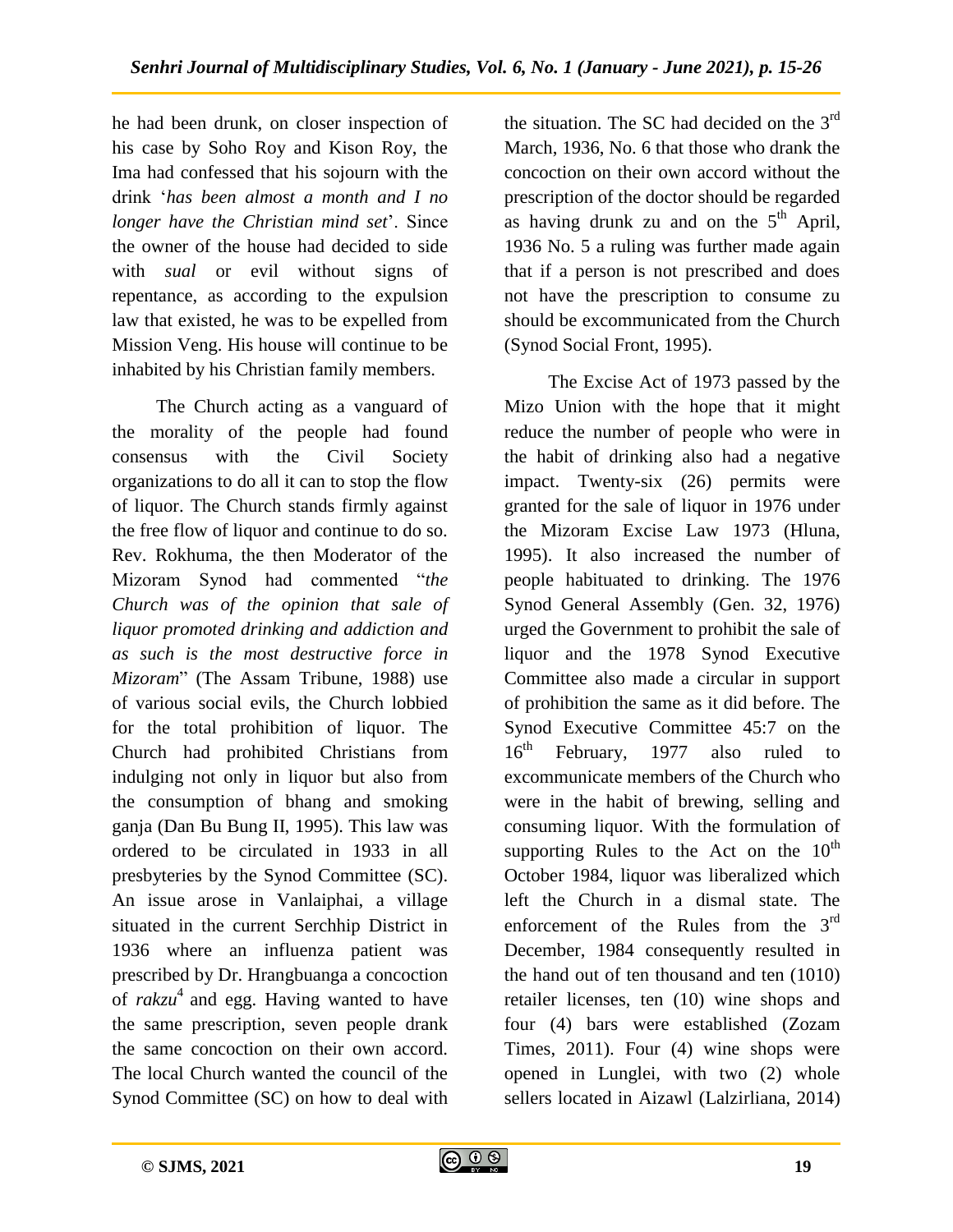namely the RTP Bonded Warehouse and the Eastern Syndicate (Excise & Narcotics Department).

The turn of 1985 riled up the Church with the sale of liquor however, this renewed the vigor of the Church to excommunicate members who held licensing permits and sold liquor following the footsteps of what the other Churches did (Synod Gen. 19, 1985). The 1985 Synod Assembly decided to continue to push the State for the ban of selling liquor, the Church also had a meeting with the Chief Minister where the stated agenda was to push for prohibition. Their opinion was also written and sent to the Government but generated no response (Synod Bu, 1986). The 1987 Synod Assembly deliberated on the issue and stated reasons for its disapproval of the sale of liquor (Synod Social Front, 1995) as follows:

- a. The legalized selling of liquor liberalises and increases the number of consumers. It also increases a lot of sufferings.
- b. The Church regards liquor as one of the most destructive force to our society. It also believes that it is inherently linked to drug abuse.
- c. Though the Government may make profit from liquor tax; if a more thorough thought is put into it, we may actually lose a lot of capital from buying the product than the tax profit made by the Government. This loss cannot be corrected from the liquor tax profit made by the Government.

In 1987, acting on the decision of the Assembly, the Synod Executive Committee (SEC) started giving out notices to its Church members not to apply for liquor licenses and that it will take strict actions against church members who continue to renew their licenses and sell liquor. Campaign posters against liquor was made and put up by the Church. The Church decided to put full pressure on the Government as discontentment rose from their meeting with the then Chief Minister Laldenga on the  $5<sup>th</sup>$  April 1988. The inaction on the Governments part to make prohibition law prompted the Synod Executive Committee (SEC) to establish a *Common Front* which would include all denominations, organize: a walking demonstration, hunger strike, statewide prayer. The Common Front had also been handed the task of organizing a mass meeting at the Vanapa Hall. It mobilized its entire fleet where dissemination both in writing and speaking of the Church's' stance on a) *the dissatisfaction felt on the inaction of the Chief Minster Laldenga in not keeping his end of the bargain* and b) *the total expenditure related to liquor to far outweigh the income generated from liquor by Excise Department* were considered vital to highlight. Posters were made and 10,000 copies were distributed, writings of the actions of the Church in its fight against liquor, liquor narratives were published in the church circulars such as Kristian Thalai and Synod Newsletter. Also, writings on the negative effects of liquor were widely circulated by the Church and a request was made to all Church members not to apply for liquor permits (Synod Social Front, 1995).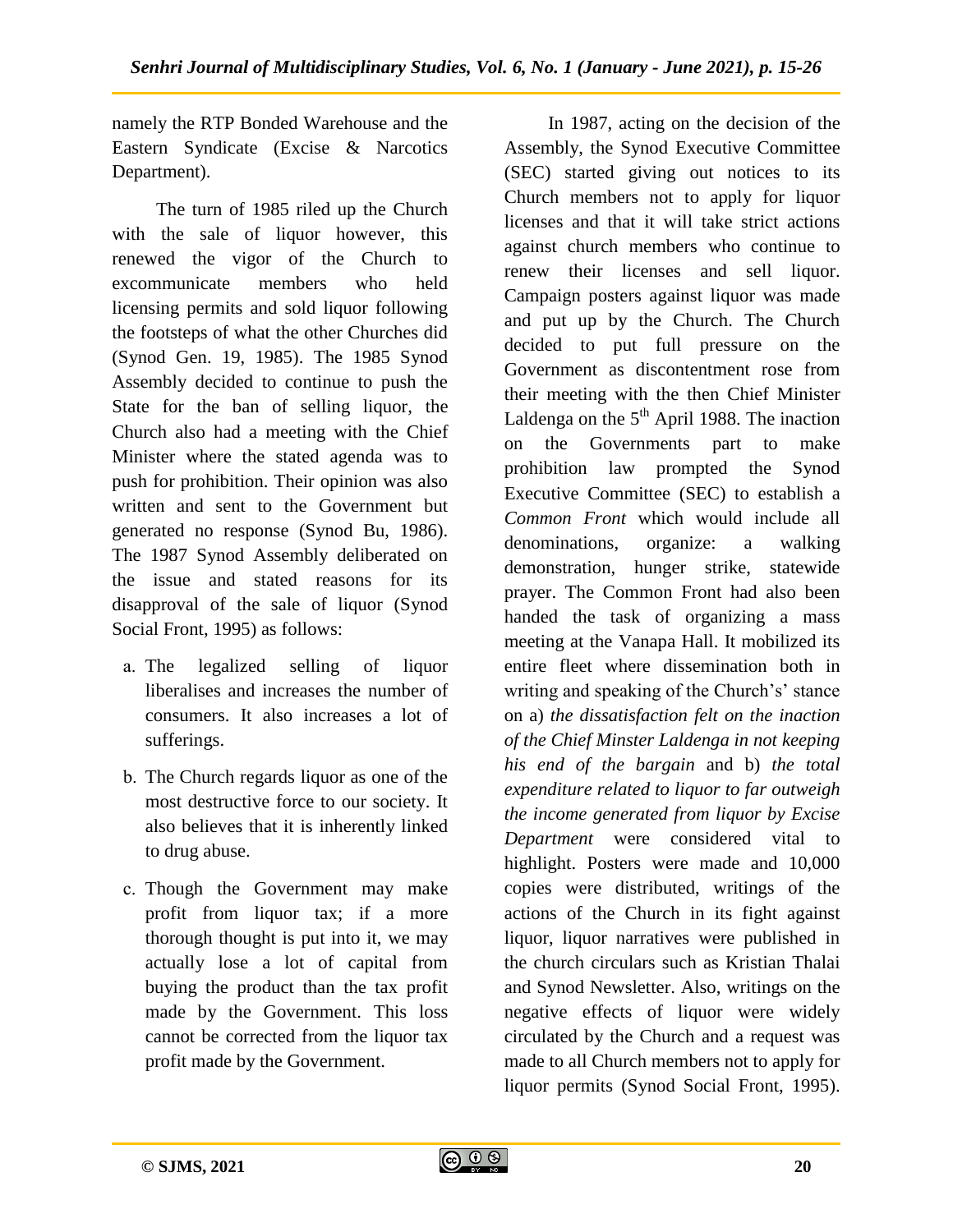Zoramthanga the then Education and Finance minister had invited the leaders of the Church where he happened to discussed with them *the benefits of Excise Act over the prohibition Act and the difficulty of enforcing prohibition* (Synod Social Front, 1995). Licenses the Government planned to renew by March all came to a halt as a result of strong pressure from the Church (Menon, 1988). It was difficult for Laldenga, the Chief Minister to go against the Church. Soon after Laldenga was voted out of power by eight of his ministers and the state was put under Presidents Rule from September, 1988 to January 1989. The fall of Laldenga had been interpreted by some as a consequence of his pro-liquor policy and by others as a consequence to not having the blessings of the Church. January 1989 saw the dawn of a new Government established by the Congress party under the leadership of Lal Thanhawla. The new Government once again ruffled the feathers of the Church as it also came to exhibit its liberal perception to liquor. Thus, continued the fight of the Church for total prohibition.

# **On the road to prohibition**

Since 1991, the Mizoram Presbyterian Church had frequently corresponded with the Government through official letters and meetings where requests was continuously made for not just control of liquor but also suggested for the enforcement of "total prohibition law" (MPC, communication, July 29, 1991). However, their request was not granted in 1991 and they continued to put in requests the next year and the years that followed. The requests put in was not met with the trajectory the Church had

envisioned. Publication of the news on the grant of liquor permits to the Armed Forces  $(1<sup>st</sup>$  Bn. MAP) by the Government in 1992 (MPC, communication, June 25, 1992) jolted a frenzied response from the Church. Consequently, the Church made two requests to the Chief Minister viz.,

- i) to revoke the permits granted and
- ii) the Government to make thorough consideration of the Excise Act and make efforts to curb the increasing flow of liquor and the submission and passing of the Total Prohibition Bill in the next legislative session (MPC, communication, June 25, 1992).

It continued to advocate for prohibition but its efforts did not come to fruition and had to be put on hold with the impending General Election of 1993 looming right around the corner. The Government in its defense of not having sooner replied to the Church claimed to be doing necessary research on states that had enforced prohibition law (Chief Minister, communication, December 3, 1993). The third state election held in 1993 led to the formation of a coalition Government between the Congress and the Mizoram Janata Dal (MJD) with Lal Thanhawla as the Chief Minister for the third time<sup>5</sup>. Thus, the Church resumed its correspondence with the Chief Minister in 1994, who had prior to the election spoken of continuance of discussion on prohibition after the election (MPC, communication, May 18, 1994). The Church once again felt disillusioned from the lack of action initiated by the Government.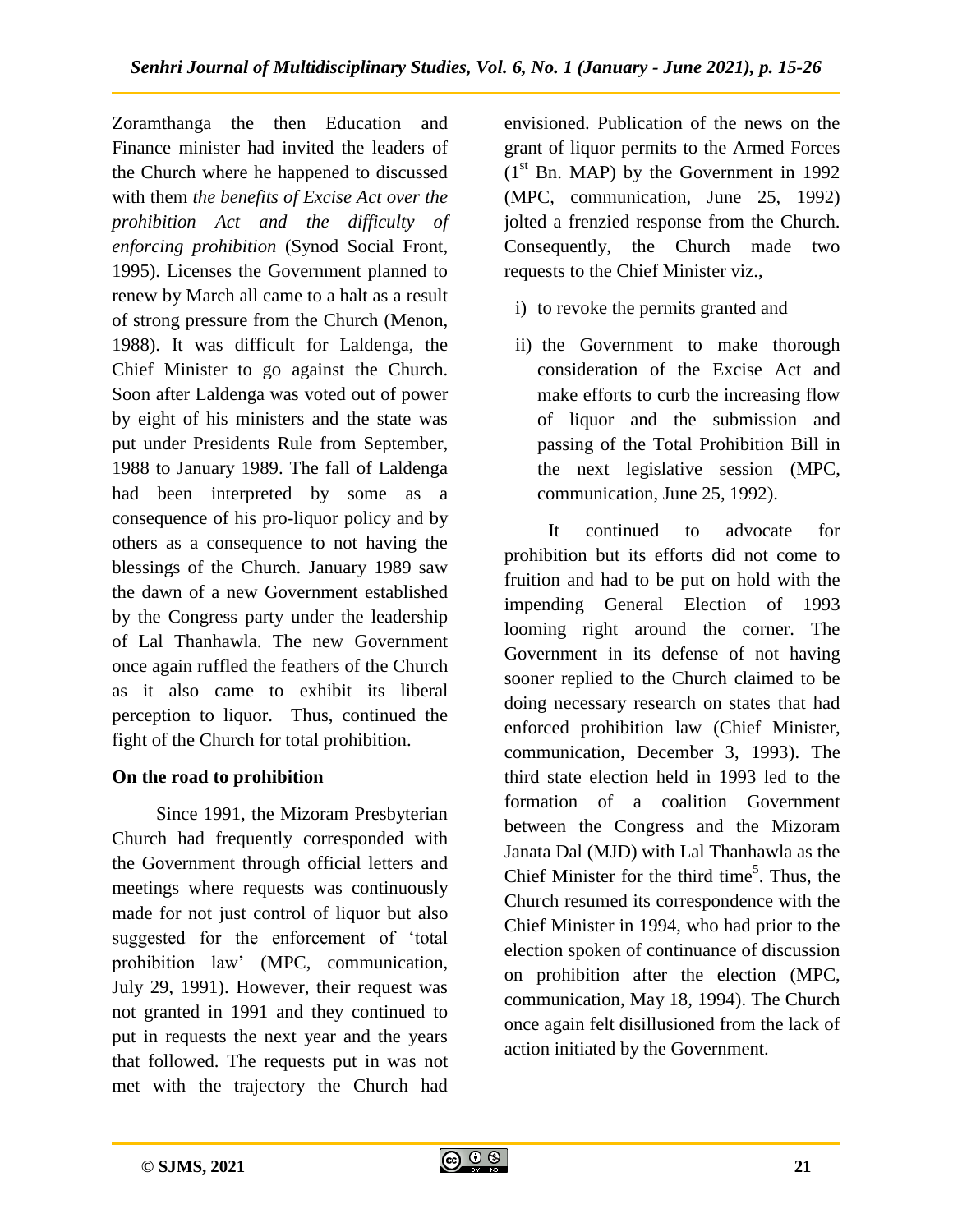Once again, publication of information surfaced in the newspapers on the grant of wine shop permit by the Government which once again left the Church quite unsettled (MPC, communication, July 28, 1994). The Government responded to the Church, clarifying that the published information regarding was 'untrue' and that 'the total prohibition bill is now under active consideration" (Chief Minister, communication, August 8, 1994). The Church then quickly responded to the Chief Minister that the resurfaced information was published by newspapers such as Vanglaini, Aizawl Times and Zoeng which wrote about the intention of the Government to grant liquor permits and the consideration of the details by the Law Department. On this correspondence, mention was also made on how the Church had requested not just for regulation but for prohibition since 1991. A recap to their previous correspondences was also made to jolt the Chief Ministers' memory which reassured them of "active consideration regarding the matter'. The letter also stipulates that the surfacing of such information from various news sources puts the Church at a state of distress and that it finds it quite perplexing. Further mention was made of "prohibition being not just wish of the Presbyterian Church but also the wish of the Mizoram Kohhran Hruaitute Committee (MKHC)'. To this, J. Lalsangzuala the acting CM reassured the Church in their meeting that the Government 'does not intend to grant liquor permits'.

The wish of the Church for prohibition is clearly stipulated in the Synod 1994 Gen. No. 48 which firmly stands by the belief that 'liquor is the source of decay for the Mizo ethnicity and the society" (MPC, communication, August, 21, 1995). The stance of the Presbyterian Church on "why it is against' liquor was made clear in 1995, it stated:

- a. There is no positive mention of liquor in the Bible. It states drunkenness to be a great sin.
- b. Liquor is highly intoxicating which can distort the senses of the user and lure him towards committing greater sins. It can change an ordinary man into a "baser" person and is also a gateway to other intoxicants.
- c. Responsible use of liquor is almost impossible since it is a very strong intoxicant. It has become more of a problem in our modern era rather than in our pre-civilized society and is therefore a dangerous substance.
- d. It is detrimental to the personality and spiritual well-being of the user. Moreover, it has caused the ruination of family, society and even official matters and also lead to sins such as sexual promiscuity and deviations, violence and murder and other great offences. It is one of the most destructive forces against society and culture (Synod Social Front, 1995).

Towards the end of their second term, the Congress became unpopular and began to lose the trust of the people. Not missing the opportunity, the opposition party lead by the Mizo National Front (MNF) introduced the Mizoram Prohibition of Liquor Bill, 1995 as a private bill of the opposition MLA, Lalrinchhana, on the  $29<sup>th</sup>$  September,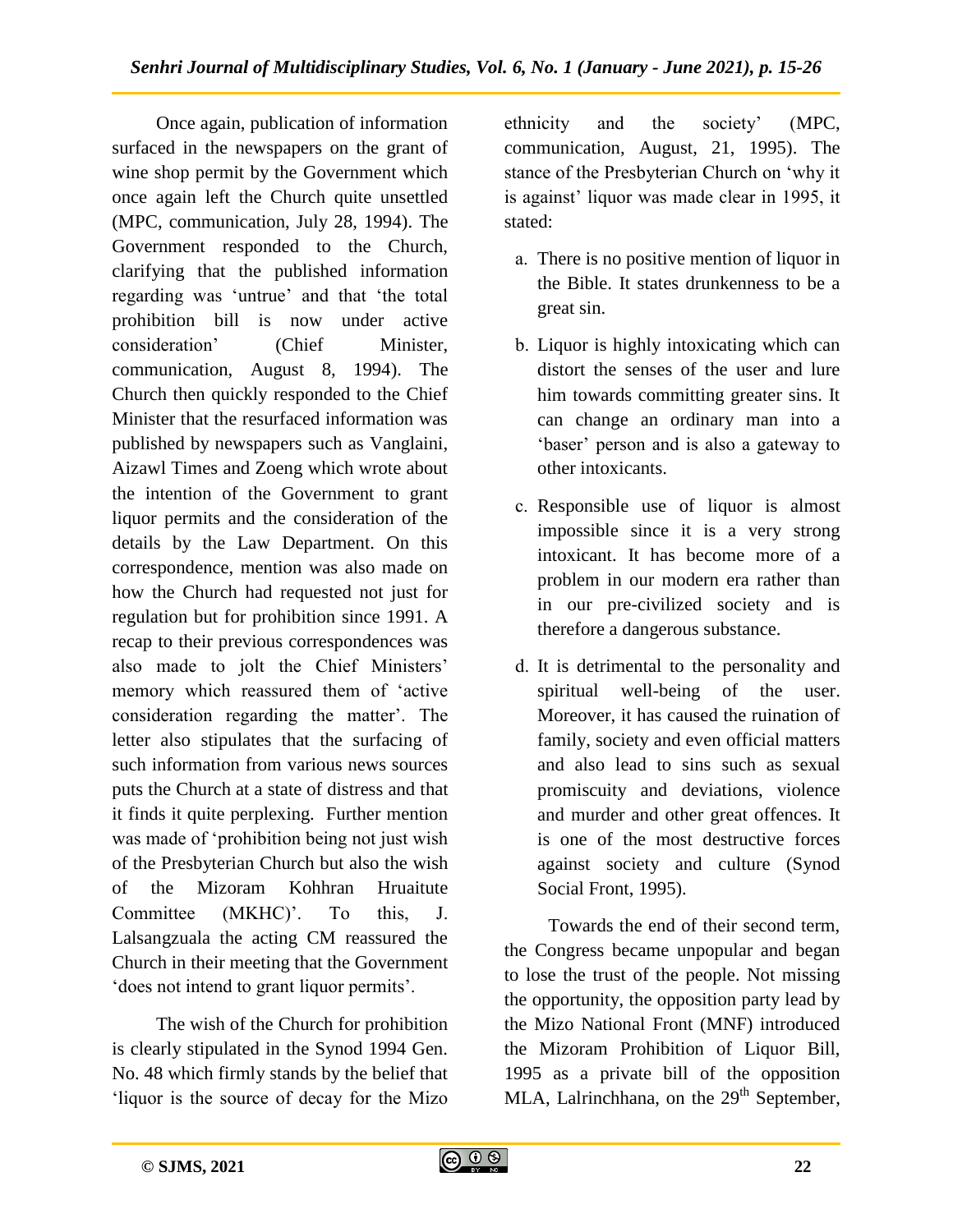1995. The MNF played their politics well by introducing of the need of the hour viz., the prohibition bill. This introduction once again earned them the favour of the people and thus began their journey to being recognized as the prohibitionist party despite the rejection of the bill by the majority of the house. Two months later, the Mizoram Liquor Total Prohibition Bill, 1995 was introduced by the Government thus resulting in the enforcement of the Mizoram Liquor Total Prohibition Act, 1995.

On every assembly debates, references on the wishes of social organizations like the Young Mizo Association (YMA), Village Defence Party (VDP), Village Council (VC), Mizo Hmeichhe Insuihkhawm Pawl (MHIP) particularly the Church regarding the issue of liquor; on total prohibition had always been made by both opposition and treasury bench alike. This shows acknowledgement of temperance stance of social organizations. Lal Thanhawla, President of the Congress party and Ex-Chief Minister of Mizoram identified the Church (Lal, Thanhawla, personal communication, December 22, 2020) as the most active social organizations that pressured most for prohibition during his ministry. He presumed their pressure as 'what they are supposed to do'. The Church had been identified as the agent in-charge of the morality of the people and "the people" also consists of members of the legislative assembly of Mizoram (as all members belong to one congregation or the other). It also continues to occupy a very influential position in the Mizo society as the state and its indigenous population has been identified a "Christian state" with cent percent

Christians. Thus, Christianity becomes a very important identity to all Mizos. The fear had been to anger the Church, to avoid being in opposition to it, as expressed by Dr. K. Beichhua, "the voice of the Church is the voice of God" (Beichhua, 2014).

The MLPT Act did not extend to the Autonomous District Councils. The reality had been that the Act though named "total prohibition" contained various provision of exemptions under which permits and licenses could be applied for under the Act. Chapter IV of the MLTP Act contains provisions of grant of licenses and permits under section 29 which is subjected to any person who is: a) sovereign or head of a foreign country, b) ambassadors, diplomatic envoy or Consul, Trade, Commerce or other representatives of a foreign country, c) member of staff appointed by or serving under any person specified under a) & b) provided that such a member is a national of a foreign country, e) consort of persons specified in a)  $\⊂> b$  or c) or any relation dependent upon him, f) any foreign national employed by or engaged in any firm or any other concern in Mizoram. Section 30 grants permission of import of liquor by armed forces for purchase of liquor from canteen stores depot (India), for sale and consumption in their messes and canteens. Section 31 grants permits to any person above twenty-one (21) years the use or consumption of liquor for the improvement of his health or if it provides ailment, and section 32 (1) grants permit on prescription from Registered Medical Practitioner. Consequently, licenses had been handed out to security forces namely, 457 Field Ambulance, 39 AR, Head Quarter CE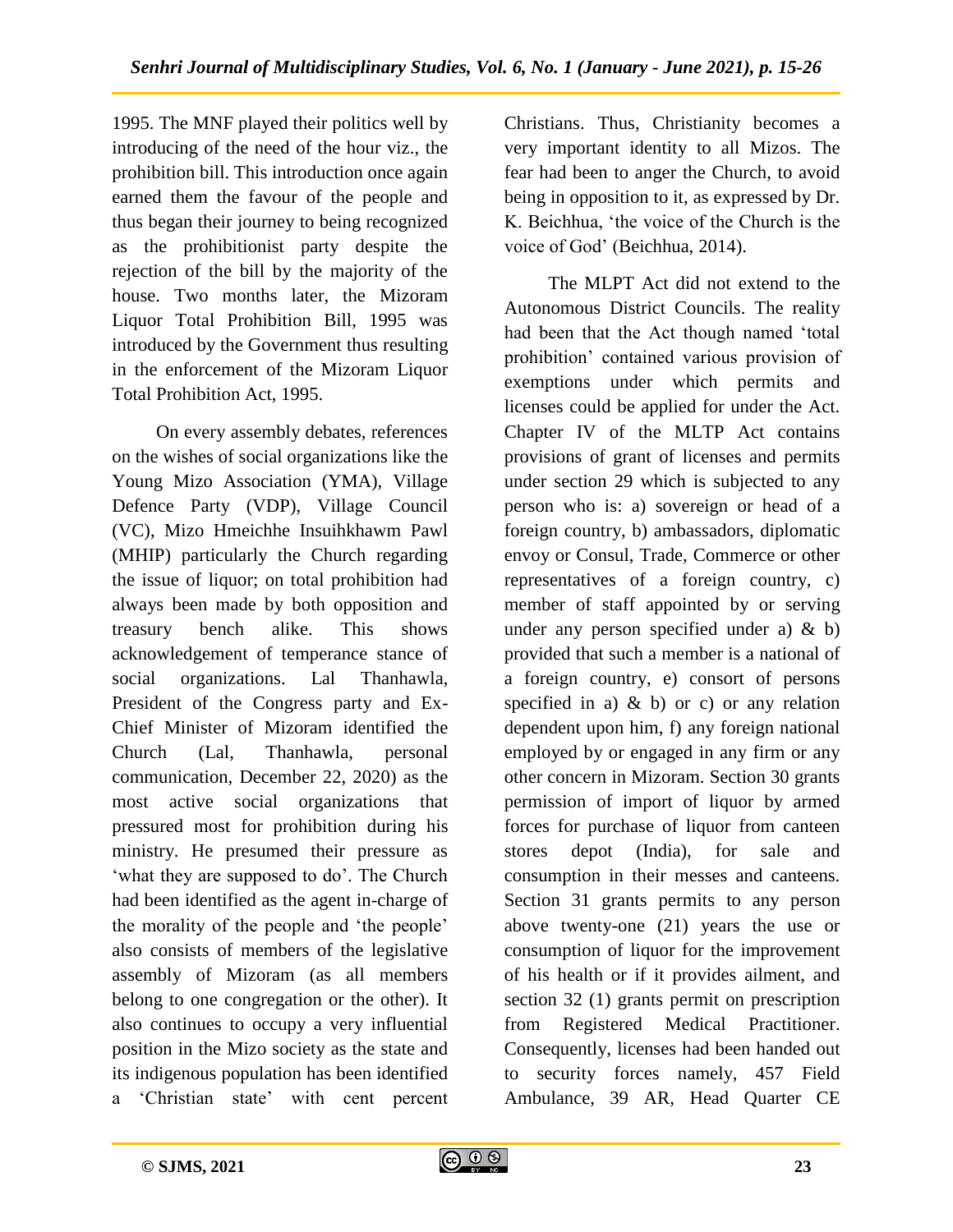Project Pushpak, Headquarter 24<sup>th</sup> BRTF Seling, Tlangnuam, DIG Headquarters, BSF Durtlang, 173 BSF Headquarters Mizoram Range, AR Khatla, 40 AR, 96 BSF, 142 Battalion BSF,  $4<sup>th</sup> AR Serchhip$ , CIJW School Kolasib, Vairengte. By 2014, there were a total of 12 permit holders, 214 civilians were granted permits on the ground of medical prescription and a total of 2162 Ex-Servicemen were granted permits as well (Lalzirliana, July 10, 2014) as mentioned by R. Lalzirliana at the Legislative Assembly debates in 2014.

The Church that once excommunicated members for drinking with the passage of time had become more lenient in its approach. It did not further charge the state for the making of such provisions. Excommunication of members in the contemporary Mizo world takes place for other reasons such as elopement of couples which is often interpreted as the misuse of sexual conduct out of wedlock. However, these excommunication period applies for six (6) months and are granted entry to the roll of the Church on application of re-entry by those excommunicated, also grant of re-entry is assured in all cases.The Church had persevered in its fight to end the flow of liquor which was finally met in 1995 with the formulation of the total prohibition bill and the eventual passing and enforcement.Thus, M. Lalmanzuala rightly comments, "*The very reason that liquor total prohibition existed in our society is because of the request of the Church. The request of the Church was respected by the Government; thus, the law came into being*" (Lal Thanhawla, personal communication, December 22, 2020).

## **Notes:**

*1 Zawlbuk* was a large traditional house where all the young unmarried men of the community slept together. It was here they were taught how to wrestle, the art of hunting and disciplined when need be.

**<sup>2</sup>***Mizo-ness* is a deep affinity and respect for Mizo traditional cultures, beliefs and practices, manifested in actions and way of life. It makes up the essence of the Mizo, provides a sense of belonging and identity. Here it is written in reference to the virtues and practices taught and upheld by the YMA to preserve and conserve the Mizo culture. It mobilizes the youths with the aim to uphold such values as the practice of altruism called 'tlawmngaihna', the call of community work called "YMA hnatlang", the YMAs practices of mobilizing the youths on happy and sad occasions called 'chhiatni that ni' etc.

*3 Presbytery* are branches of the Presbyterian Church which spreads across the entire Mizoram. There are 49 Presbyteries at the moment.

*<sup>4</sup>Rakzu*, a popular spirited drink of the Mizos that was occasionally consumed by the Chiefs and his Elders. A distilled drink comparable to whisky, brandy and rum.

**<sup>5</sup>***Mizoram Janata Dal (MJD)* was formally known as the Peoples' Conference Party led by Brig. T. Sailo.

# **References**

F. Lalsangliana, (Ex-Secretary, Mizoram Presbyterian Church Synod) personal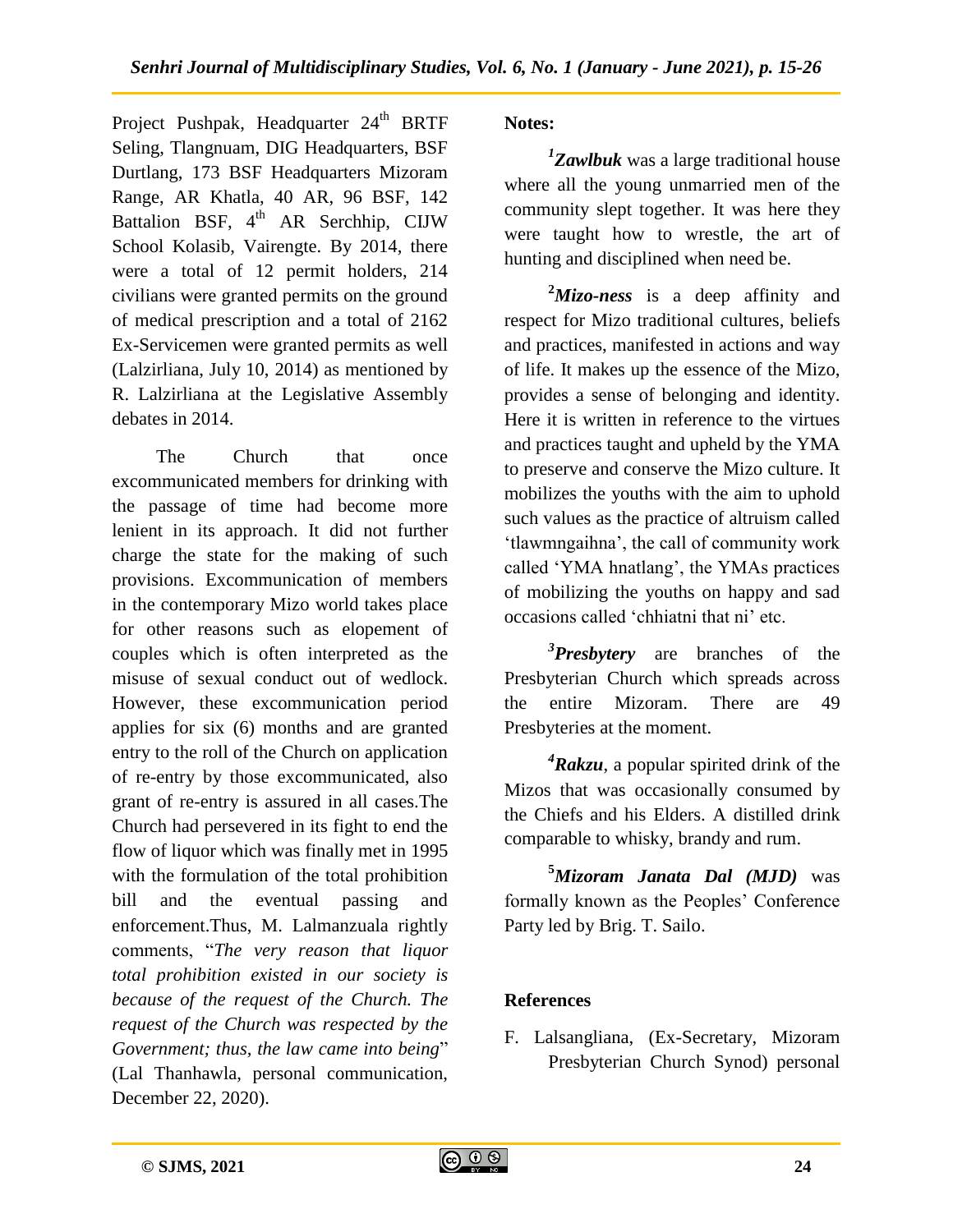communication, 6/2/2021 & 19/2/2021.

- Lal Thanhawla, (President of the MPCC, Ex-Chief Minister of Mizoram 1986 to 1988, 1988 to 1993, 1993 to 1998, 2008 to 2013 and 2013 to 2018) personal communication, 22/12/2020
- Britannica, The Editors of Encyclopaedia. (11 June, 2014). *Prohibition*. Encyclopaedia Britannica. Retrieved from: [https://www.britannica.com/topic/proh](https://www.britannica.com/topic/prohibition-alcohol-interdict) [ibition-alcohol-interdict](https://www.britannica.com/topic/prohibition-alcohol-interdict)
- Amadeo, Kimberly (2021). *Sin taxes, their pros and cons, and whether they work*. The Balance. Retrieved from [https://www.thebalance.com/sin-tax](https://www.thebalance.com/sin-tax-definition-examples-4157476)[definition-examples-4157476](https://www.thebalance.com/sin-tax-definition-examples-4157476)
- Presbyterian Church of India Mizoram Synod (2019). *About Us*. Retrieved from: <https://mizoramsynod.org/page/1231>
- Blitz, Kenworthey & Nadler, Janice (2014). Law, Moral Attitudes, And Behavioural Change. In EyalZamir & Doron Teichman (eds.), *Oxford Handbook of Behavioural Economics and the Law*. Oxford University Press. Retrieved from: [https://www.law.northwestern.edu/fac](https://www.law.northwestern.edu/faculty/fulltime/nadler/Bilz-Nadler-LawMoralAttitudesPageProofs.pdf) [ulty/fulltime/nadler/Bilz-Nadler-](https://www.law.northwestern.edu/faculty/fulltime/nadler/Bilz-Nadler-LawMoralAttitudesPageProofs.pdf)[LawMoralAttitudesPageProofs.pdf](https://www.law.northwestern.edu/faculty/fulltime/nadler/Bilz-Nadler-LawMoralAttitudesPageProofs.pdf)
- Ralte, Liandingpuii (July, 2017). *Towards Understanding Civil Society – Government Relationship: the Study of Young Mizo Association (YMA) in Mizoram.* IOSR Journal of Humanities

and Social Science (IOSR-JHSS) Volume 22, Issue 7, Ver. 17. Retrieved from: [http://www.iosrjournals.org/iosr](http://www.iosrjournals.org/iosr-jhss/papers/Vol.%2022%20Issue7/Version-17/D2207172432.pdf)[jhss/papers/Vol.%2022%20Issue7/Ver](http://www.iosrjournals.org/iosr-jhss/papers/Vol.%2022%20Issue7/Version-17/D2207172432.pdf) [sion-17/D2207172432.pdf](http://www.iosrjournals.org/iosr-jhss/papers/Vol.%2022%20Issue7/Version-17/D2207172432.pdf)

- Menon, Ramesh (Dated:  $30<sup>th</sup>$  September, 1988)*. Mizoram comes under Presidents Rule*. Retrieved from: [https://www.indiatoday.in/magazine/in](https://www.indiatoday.in/magazine/indiascope/story/19880930-mizoram-comes-under-president-rule-797758-1988-09-30) [diascope/story/19880930-mizoram](https://www.indiatoday.in/magazine/indiascope/story/19880930-mizoram-comes-under-president-rule-797758-1988-09-30)[comes-under-president-rule-797758-](https://www.indiatoday.in/magazine/indiascope/story/19880930-mizoram-comes-under-president-rule-797758-1988-09-30) [1988-09-30](https://www.indiatoday.in/magazine/indiascope/story/19880930-mizoram-comes-under-president-rule-797758-1988-09-30)
- Mizoram Presbyterian Kohhran 2018 Synod Bu Vawi 95-na. (2019) *2017-2018 Statistics Report Khaikhawmna*. Aizawl: Presbyterian Church of India.
- *MNF Government asked not to issue New Vending Permits?.* (30<sup>th</sup> June 1988). The Assam Tribune.
- Hluna, Dr. J.V. Assembly Debates Proceedings on The Mizoram Liquor Total Prohibition Bill 1995. Mizoram Legislative Assembly. Third Legislative Assembly. Dated: 14/12/1995.
- *MLTP Act Study Group chhanalutkim: Hlawhtlingti lo pawl 6; Hlawhtlingti pawl 2*. (May 29, 2011). Zozam Times.
- R. Lalzirliana. Assembly Debates Proceedings on The Mizoram Liquor (Prohibition & Control) Bill 2014. Seventh Legislative Assembly. Dated: 10/7/2014.
- Beichhua, Dr. K. Assembly Debates Proceedings on The Mizoram Liquor